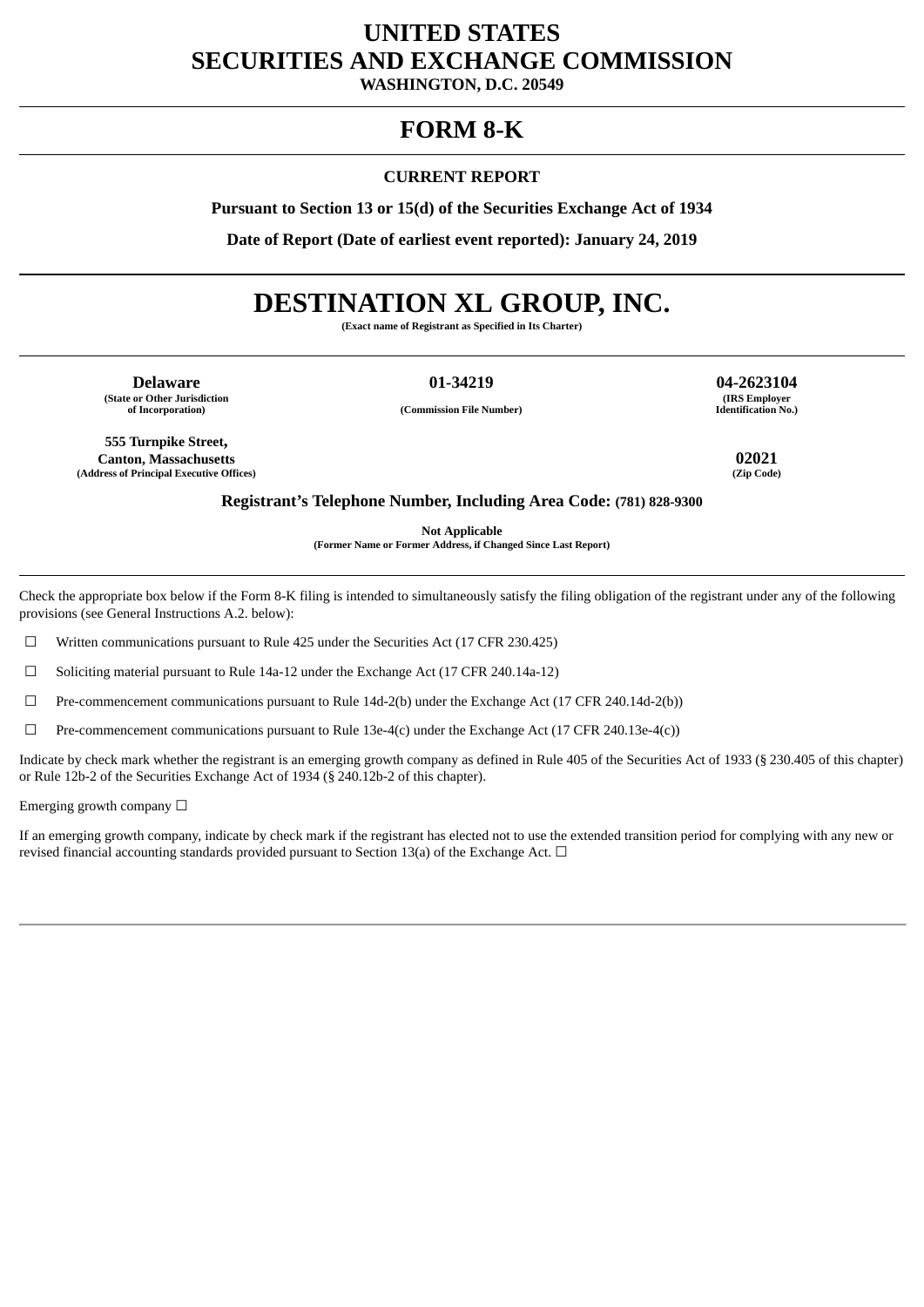## **Item 8.01 Other Events**

On January 24, 2019, the Board of Directors (the "Board") of Destination XL Group, Inc. (the "Company") voted to adopt an independent Board chairman structure and elected Mr. John Kyees as the Company's new independent, non-executive Chairman, replacing Mr. Seymour Holtzman, who had served as the Company's Executive Chairman. While the Board reserves the right to adopt other leadership structures as it deems appropriate from time to time, it believes that having an independent Board Chair is currently in the best interests of the Company and its shareholders. Mr. Holtzman remains a director of the Company.